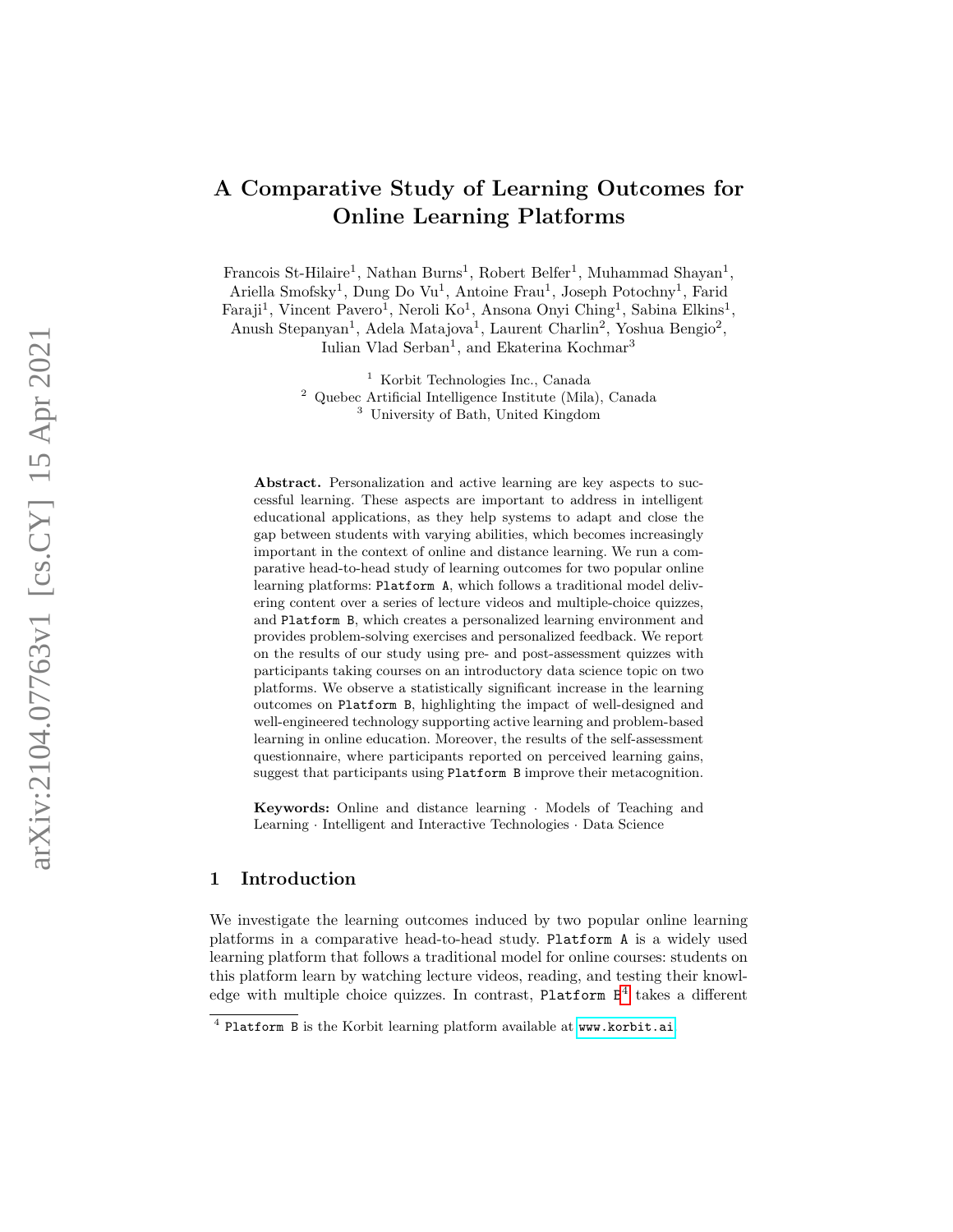

<span id="page-1-0"></span>Fig. 1. Platform A follows a traditional learning approach, while Platform B uses a personalized, active learning approach with problem-solving exercises.

approach to online learning, focusing more on active learning and personalization for the students [\[36\]](#page-12-0). Platform B is powered by an AI tutor, which creates a personalized curriculum for every student and teaches through short lecture videos, interactive problem-solving exercises, mini-projects, and by providing personalized pedagogical interventions mimicking a human tutor. Specifically, Platform B alternates between lecture videos and interactive problem-solving exercises, during which the AI tutor poses questions and shows students problem statements, and students attempt to solve the exercises. Students can also pose their own questions on the material, ask for help, or even skip exercises. The AI tutor addresses each incorrect attempt and each request for help with one of a dozen pedagogical interventions, which are tailored to student's needs, thus ensuring that interactions are personalized. Figure [1](#page-1-0) visualizes the differences between the two platforms.

The goal of this study is to measure the efficiency with which students learn on each platform. Since the key difference between the platforms is the fact that Platform B supports personalized, active learning and problem-based learning, our aim is to investigate to what extent such mode of tutoring on online platforms contributes to learning outcomes. We aim to test the following hypothesis:

Hypothesis: Participants who take the course on Platform B have higher learning gains than those who take the course on Platform A, because Platform B provides a wider and more personalized variety of pedagogical elements to its students.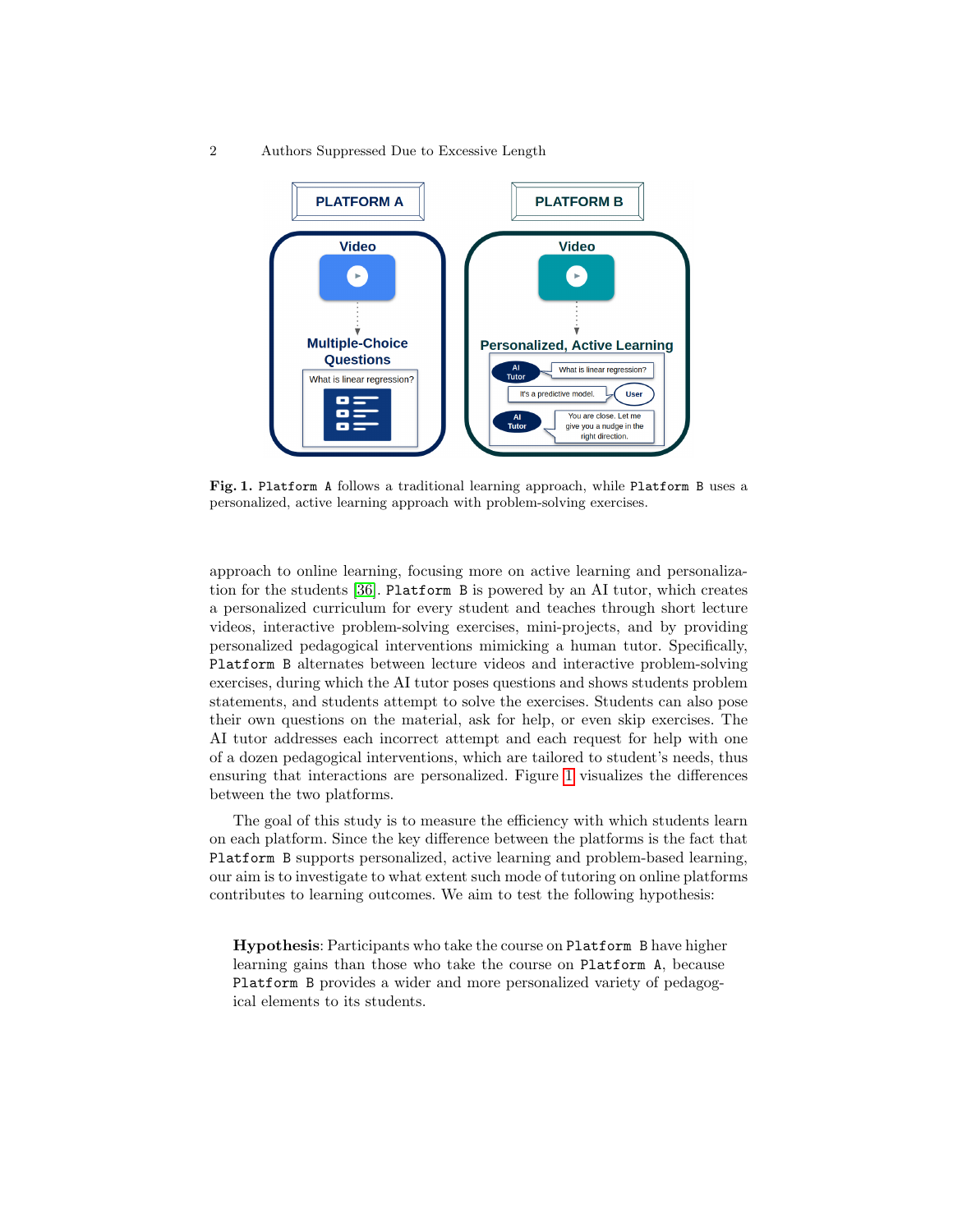## 2 Related Work

Online learning platforms providing a massive number of students with access to learning on various subjects have the potential to revolutionize education [\[13,](#page-11-0)[18,](#page-11-1)[32](#page-12-1)[,45\]](#page-13-0). In particular, such platforms have the capability of bridging the gap and addressing inequalities in the society caused by uneven access to in-person teaching [\[16,](#page-11-2)[41\]](#page-12-2). The current pandemic only exacerbates the need for the high quality online education being accessible to a wide variety of students [\[1,](#page-10-0)[4,](#page-10-1)[30\]](#page-12-3).

Nevertheless, the efficacy of online and distance learning has been and continues to be challenged by researchers. It was found that the course design and the mode of teaching strongly influence the way in which students progress [\[41,](#page-12-2)[44\]](#page-13-1). Specifically, it may be hard to address the differences in students' learning needs, styles and aptitudes [\[9,](#page-11-3)[15,](#page-11-4)[39,](#page-12-4)[42\]](#page-12-5), and this calls for approaches that can be adapted and personalized to the needs of each particular student. Studies confirm that personalization is key to successful online and distance learning [\[28,](#page-12-6)[35\]](#page-12-7), such as personalized complexity level and personalized feedback, as it can maximize the learning benefits for each individual student [\[48\]](#page-13-2).

A number of studies have demonstrated that problem-solving is a highly effective approach for learning in various domains [\[12](#page-11-5)[,19,](#page-11-6)[20,](#page-11-7)[46,](#page-13-3)[47\]](#page-13-4). Such problemsolving learning activities can be addressed by intelligent tutoring systems, which are also capable of giving personalized feedback and explanations, incorporating conversational scaffolding, and engaging students into active and problemsolving exercises [\[2,](#page-10-2)[7,](#page-10-3)[8](#page-10-4)[,12,](#page-11-5)[21,](#page-11-8)[23,](#page-11-9)[26](#page-11-10)[,27,](#page-12-8)[29,](#page-12-9)[33](#page-12-10)[,34\]](#page-12-11).

Many studies have been conducted evaluating the impact of educational technology and online learning platforms on student learning outcomes [\[11,](#page-11-11)[17,](#page-11-12)[24,](#page-11-13)[25\]](#page-11-14) [\[31](#page-12-12)[,40](#page-12-13)[,42,](#page-12-5)[43\]](#page-13-5). We adopt the well-established pre-post assessment framework, where students are split into intervention groups and their knowledge of the subject is evaluated before and after their assigned intervention.

In contrast to previous studies investigating learning outcomes with intelligent tutoring systems, in this study the AI-powered learning platform, Platform B, is a fully-automated system based on machine learning models [\[36\]](#page-12-0). The system is trained from scratch on educational content to generate automated, personalized feedback for students and has the ability to automatically generalize to new subjects and improve as it interacts with new students [\[37,](#page-12-14)[38\]](#page-12-15).

In the context of online and distance learning, students' ability to self-assess, develop self-regulation skills and strategies, plays a crucial role [\[3,](#page-10-5)[17,](#page-11-12)[27\]](#page-12-8). However, many studies show that students generally struggle to evaluate their own knowledge and skills level [\[5](#page-10-6)[,6,](#page-10-7)[10\]](#page-11-15).

# 3 Experimental Setup

Participants 48 participants completed a 3-hour long course on linear regression using one of the two online platforms. Their learning outcomes were measured before and after the course using pre- and post-assessment quizzes. The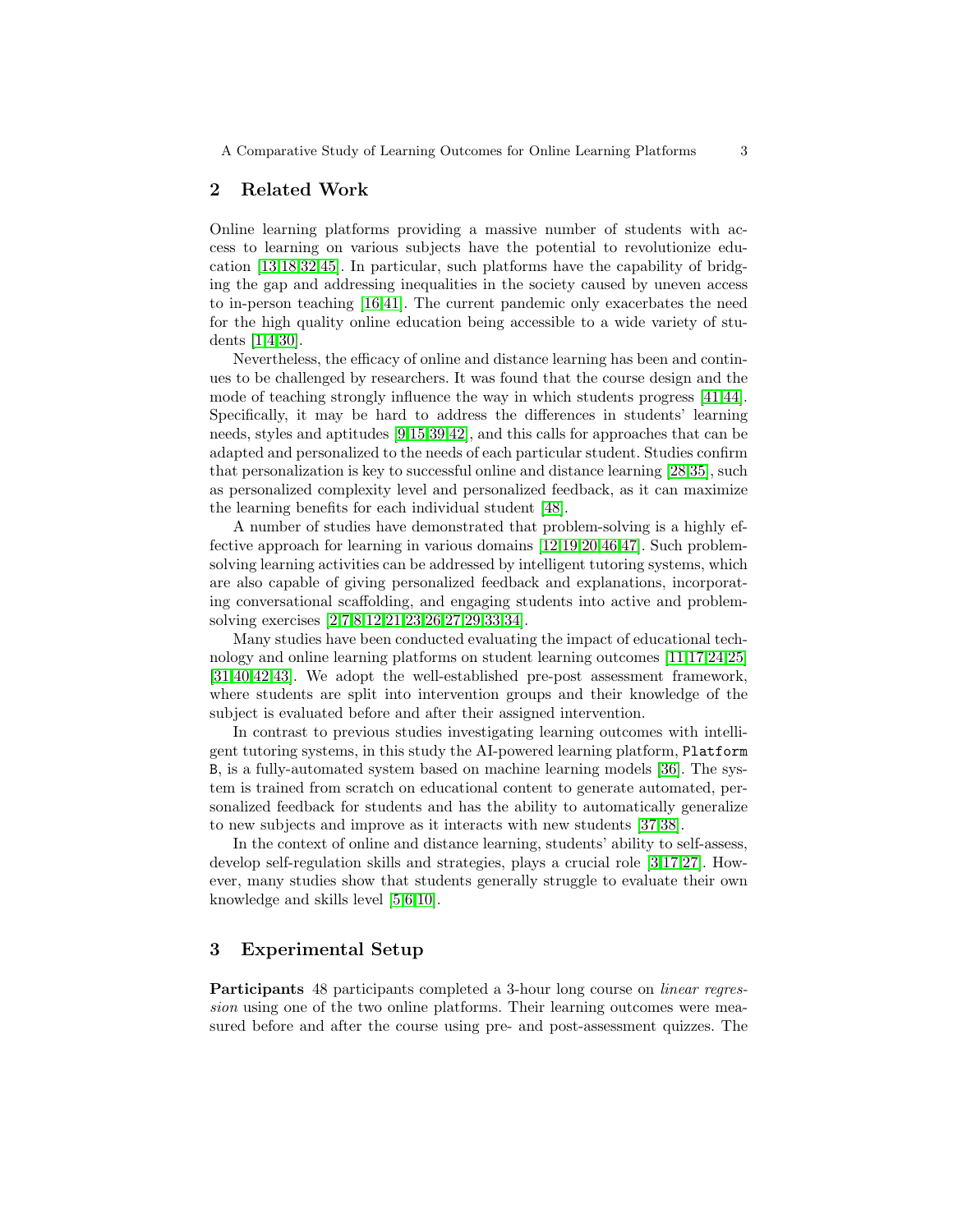experiment was run completely online. Participants completing either course were rewarded a \$200 Amazon gift card.

To recruit participants, we posted ads on social media and sent out emails to student clubs from local universities. Candidates interested in participating had to fill out a questionnaire specifying their field of study, their degree, and whether they have completed courses in machine learning or artificial intelligence.

Candidates were classified as eligible or ineligible based on their answers to this enrollment questionnaire. Specifically, candidates who had or were studying a math-heavy discipline at university (e.g. mathematics, statistics, physics) or who had completed any courses on statistics, machine learning or artificial intelligence were deemed ineligible. As a result, out of the 60 applicants 48 participants were selected. The majority fall into our target audience of undergraduates (89.6%) studying disciplines not centered around mathematics: health sciences  $(27.7\%)$ , computer science  $(23.4\%)$ , cognitive science  $(12.8\%)$ , among others.

To ensure unbiased setting for the experiments on two platforms, we randomly divided participants into two groups. The first group was asked to study the course on linear regression from Platform A, and the second was asked to study the course on the same subject from Platform B.

Choice of the Material Linear regression was selected as the topic of study on both online platforms since it is one of the most fundamental topics, that is covered early on in any course on machine learning and data science, and the material covering this topic on both platforms is comparable. To yield a fair comparison between the two platforms, extra care was taken to ensure that the linear regression courses were as similar as possible and that the sub-topics covered, the difficulty level, and the length of both courses were carefully aligned.

The linear regression course on Platform B was adapted for this study, combining existing and new content specifically created to align with the sub-topics covered in the Platform A course. As a result, the courses on both platforms contain an introductory session and provide short lecture videos, followed by multiple-choice questions in the case of Platform A and interactive problemsolving exercises in the case of Platform B. The sub-topics taught include numerical variables, correlation, residuals, least squares regression, and evaluation metrics. The course on each platform takes approximately 3 hours to complete.

Study Flow The study ran over a 4-day period with strict deadlines set for the participants. The participants received instructions detailing all the steps they would need to complete on day 1, and from this point they had 3 days to complete the course. If they completed all necessary steps before the day 3 deadline, they were asked to complete the final post-quiz by the end of day 4.

All participants were required to take an assessment quiz on linear regression before the course (*pre-quiz*) and another one after the course (*post-quiz*). Using pre- and post-quiz scores, we measure learning gains to quantify how efficiently each participant has learned. The pre- and the post-quizzes both consisted of 20 multiple-choice questions and were equally adapted to both courses, meaning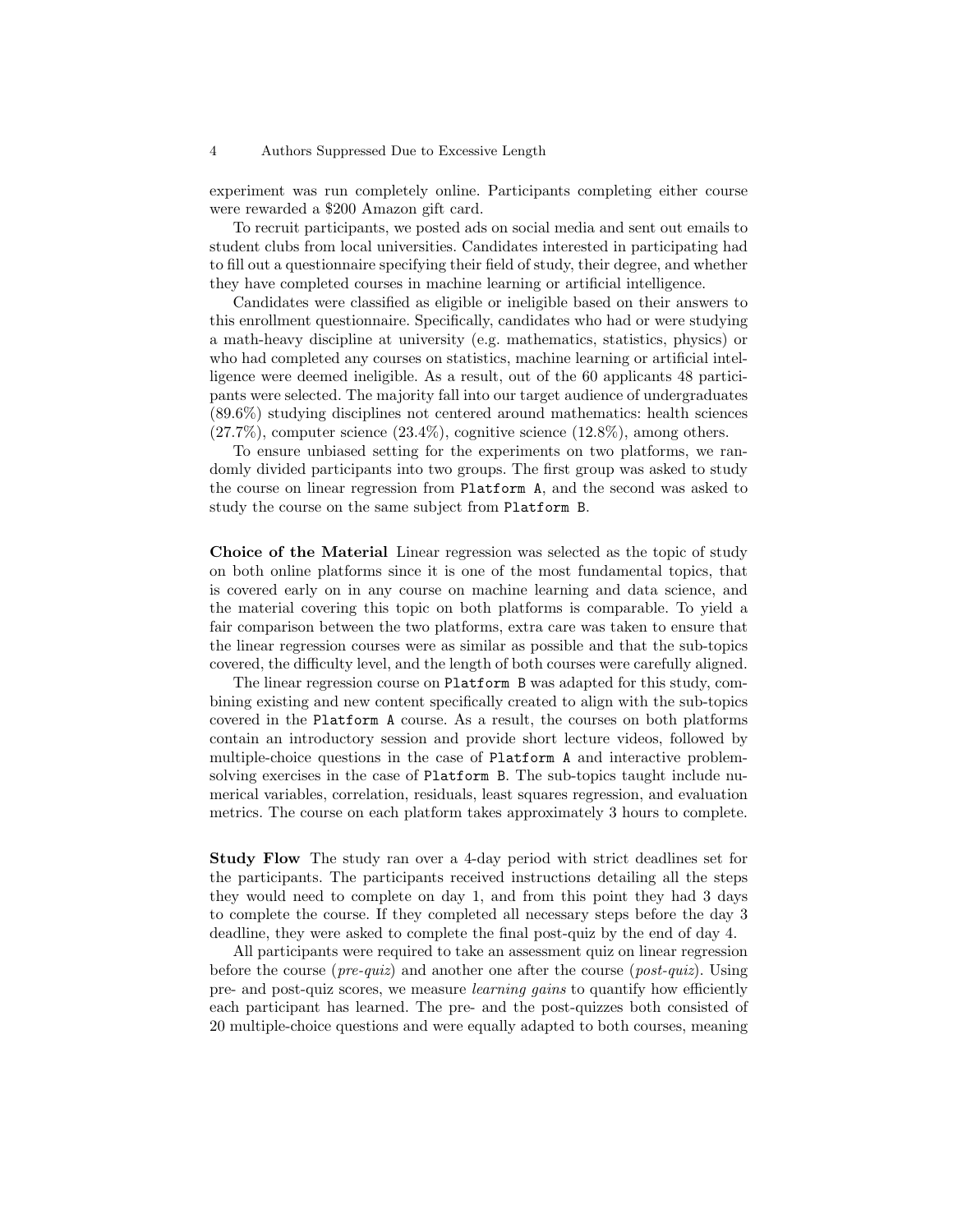that any topic or concept mentioned in the quizzes was covered in both courses to an equal extent, ensuring that students mastering the topics using either course would be able to succeed in answering them. In addition, the quizzes went through an independent review process, which ensured that the quiz scores were not inherently biased towards one of the learning platforms. Furthermore, each question of the pre-quiz was isomorphically paired with a question in the postquiz, meaning that the difficulty of the two quizzes was as similar as possible without any questions being identical. This ensured that learning gains were accurately measured without any bias from the differing quiz difficulty.<sup>[5](#page-4-0)</sup>

Safeguarding Against Invalid Results Since the study ran fully online, it was important to take precautionary measures to minimize the chances of the participants cheating or otherwise not following the instructions. We identified the following two potential scenarios: first, a participant might have completed the pre- and the post-quizzes without really studying the course, or going through the course without paying attention, skipping the videos and exercises; second, a participant might have used external resources to find the correct answers on the quizzes. In both cases the participant's scores would be meaningless because it would be completely or almost completely unrelated to the course and the learning platform. To minimize the chances of this happening, we provided participants with very clear instructions on what they were required and what they were not allowed to do, and we required them to upload a completion certificate confirming that they at least went through the whole course on the corresponding platform. We also expect that scheduling the study over 4 days, regardless of how quickly the participants could go through the course, helped discourage them from breezing through the quizzes and the course to immediately get their gift card and ensured there was a delay between their learning and assessment. For Platform B involving problem-solving exercises, we further defined a minimum requirement for participants to attempt at least 80% of the exercises.

Learning Gains To evaluate which of the two online learning platforms teaches the participants more effectively, we compare Platform A and Platform B based on the average learning gain and normalized learning gain [\[14\]](#page-11-16) of the participants on each platform. A student's learning gain  $g$  is estimated as the difference between their score on the post-quiz and on the pre-quiz as follows:

$$
g = post_score - pre_score \tag{1}
$$

where  $post\_score$  is the student's score on the post-quiz, and  $pre\_score$  is their score on the pre-quiz. Both scores fall in the interval  $[0\%, 100\%]$ . A student's individual normalized learning gain  $g_{norm}$  is calculated by offsetting a particular student's learning gain against the score range in the ideal scenario in which a student achieves a score of 100% in the post-quiz:

<span id="page-4-0"></span><sup>&</sup>lt;sup>5</sup> Full content of the assessment quizzes will be made public upon paper acceptance.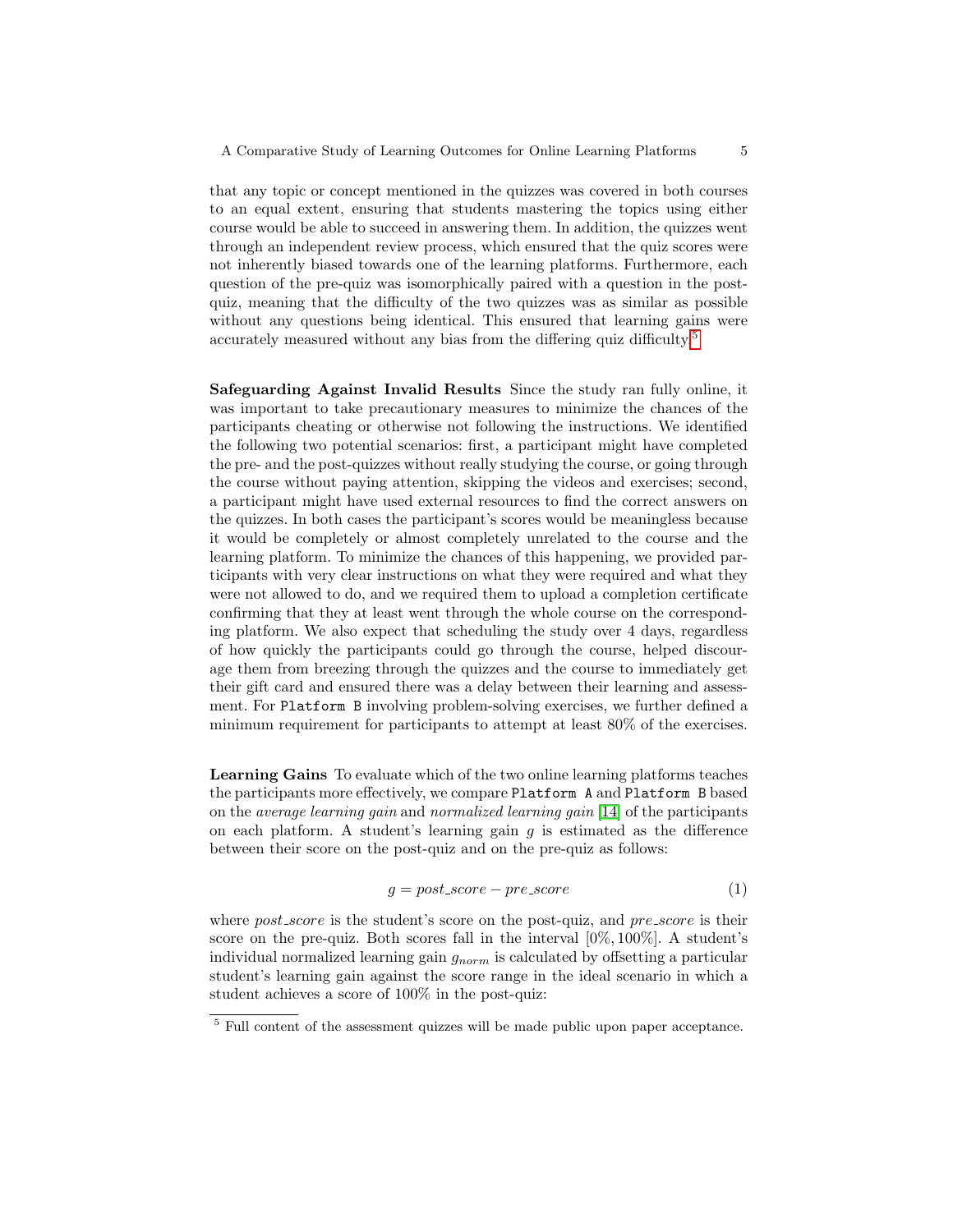$$
g_{norm} = \frac{post\_score - pre\_score}{100\% - pre\_score}
$$
 (2)

# 4 Results and Discussion

25 participants completed the course on Platform A and 23 participants completed the course on Platform B. One participant on Platform B did not satisfy the requirement of attempting at least 80% of the exercises and was therefore excluded from the analysis.

It is worth noting that in order to align the courses on the two platforms closely, the personalized curriculum and the programming exercises offered by Platform B were specifically disabled for this study. On the one hand, this allowed us to compare the two platforms on a fair basis and specifically explore the effects of personalized, active learning and problem-based exercises on the learning outcomes in accordance with the formulated hypothesis. On the other hand, given that the personalized curriculum and programming exercises are highlighted on the Platform B website, this may have created a mismatch between students' expectations and their actual learning experience with this platform. Future experiments using the full functionality of Platform B will aim to investigate the effect of other pedagogical elements.



<span id="page-5-0"></span>Fig. 2. (a) Average learning gains g with  $95\%$  confidence intervals.<sup>\*</sup> (b) Average normalized learning gains  $g_{norm}$  with 95% confidence intervals.<sup>\*\*</sup> Here  $*$  and  $**$  indicate a statistically significant difference at 95% and 90% confidence level respectively.

Learning Outcomes Average learning gains are shown in Figure [2](#page-5-0) for the two learning platforms.<sup>[6](#page-5-1)</sup> The average normalized learning gains  $g_{norm}$  for Platform

<span id="page-5-1"></span><sup>&</sup>lt;sup>6</sup> 95% confidence intervals (C.I.) are estimated as:  $1.96 * \frac{Standard Deviation}{\sqrt{D}}$ .  $\sqrt{Population Size}$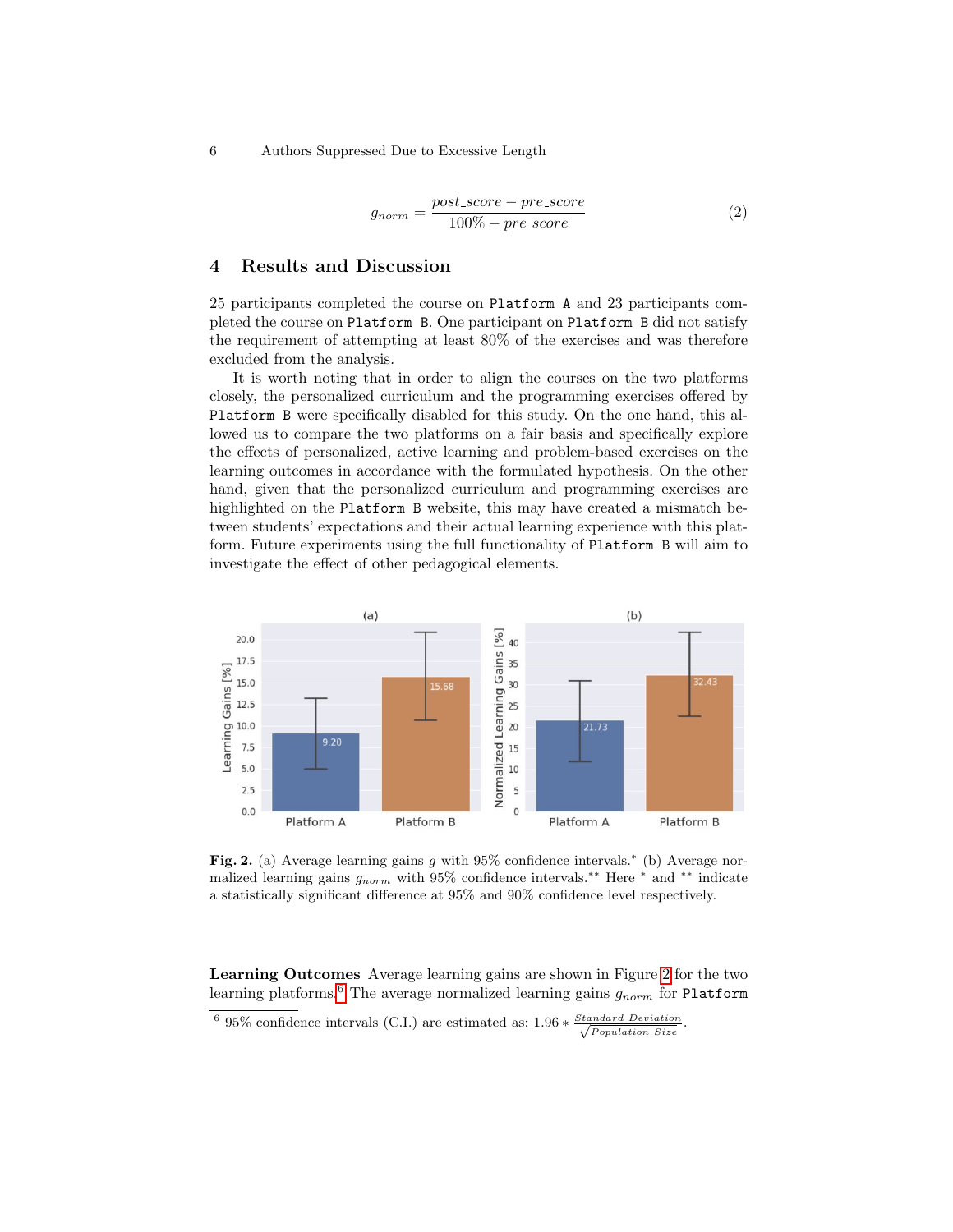B participants are 49.24% higher than the average normalized gains for Platform A participants. This difference is statistically significant at the 90% confidence level  $(p=0.068)$ . When considering raw learning gains g, the Platform B average is 70.43% higher than the Platform A average with 95% confidence  $(p=0.038)$ .

It should be observed that there are 3 participants from Platform A and 2 from Platform B, who showed negative learning gains. These results are hard to interpret because the difficulty level of the pre- and the post-assessment quizzes is the same. A possible explanation for this is that they had little prior knowledge and did not learn the material during the course, but managed to pick the correct answers in the pre-quiz by chance and were less lucky in the post-quiz.

We also observe that the median normalized learning gain  $g_{norm}$  is only slightly higher for Platform B, being at 31.82% as opposed to 28.57% for Platform A. With the Platform B average being substantially higher, this could mean that participants who underperform on Platform A are well below the Platform A median, and that participants who overperform on Platform B are well above the Platform B median. This might stem from the fact that Platform B is better adapted to students with different backgrounds and learning needs by having various pedagogical tools and more active learning. However, we believe that more data and further studies would be needed to confirm this assumption.

Further, the medians for raw learning gains  $g$  are closer to the respective average values for both platforms: 10% for Platform A and 15% for Platform B. This is in line with our hypothesis, but suggests that while the normalization process produces a more meaningful metric for learning gains, it does introduce a lot of variance in the metric due to dividing by the pre-quiz score.

Overall, our hypothesis that learning outcomes are higher for participants on Platform B than participants on Platform A is confirmed by the results presented here, with the average learning gains  $g$  and normalized learning gains  $g_{norm}$  being substantially higher for Platform B at  $95\%$  and  $90\%$  statistical significance-level respectively. To explain these results, we theorize that the active learning elements of Platform B play a significant role in the participants' learning experience. The key difference between the two platforms is that Platform B supports active learning and problem-based learning, while Platform A is limited in this regard. To give an idea of the extent to which Platform B provides more active learning than Platform A, we estimated how much time participants spent on different learning activities while completing the course on either platform. Table [1](#page-6-0) presents the estimates.

Table 1. Estimated time spent on different learning activities on each platform (minutes and % of total), excluding time spent on enrollment and assessments

<span id="page-6-0"></span>

| Learning Activity                                                                         | Platform A                                                 | Platform B                                               |
|-------------------------------------------------------------------------------------------|------------------------------------------------------------|----------------------------------------------------------|
| Watching lecture videos                                                                   |                                                            | $(46.0 \text{ min. } (33.82\%)$ (29.6 min. $(24.89\%)$ ) |
| Reading material                                                                          | $[50.0 \text{ min. } (36.76\%)]0.0 \text{ min. } (0.00\%)$ |                                                          |
| Solving quizzes and exercises $ 40.0 \text{ min.} (29.42\%) 89.3 \text{ min.} (75.11\%) $ |                                                            |                                                          |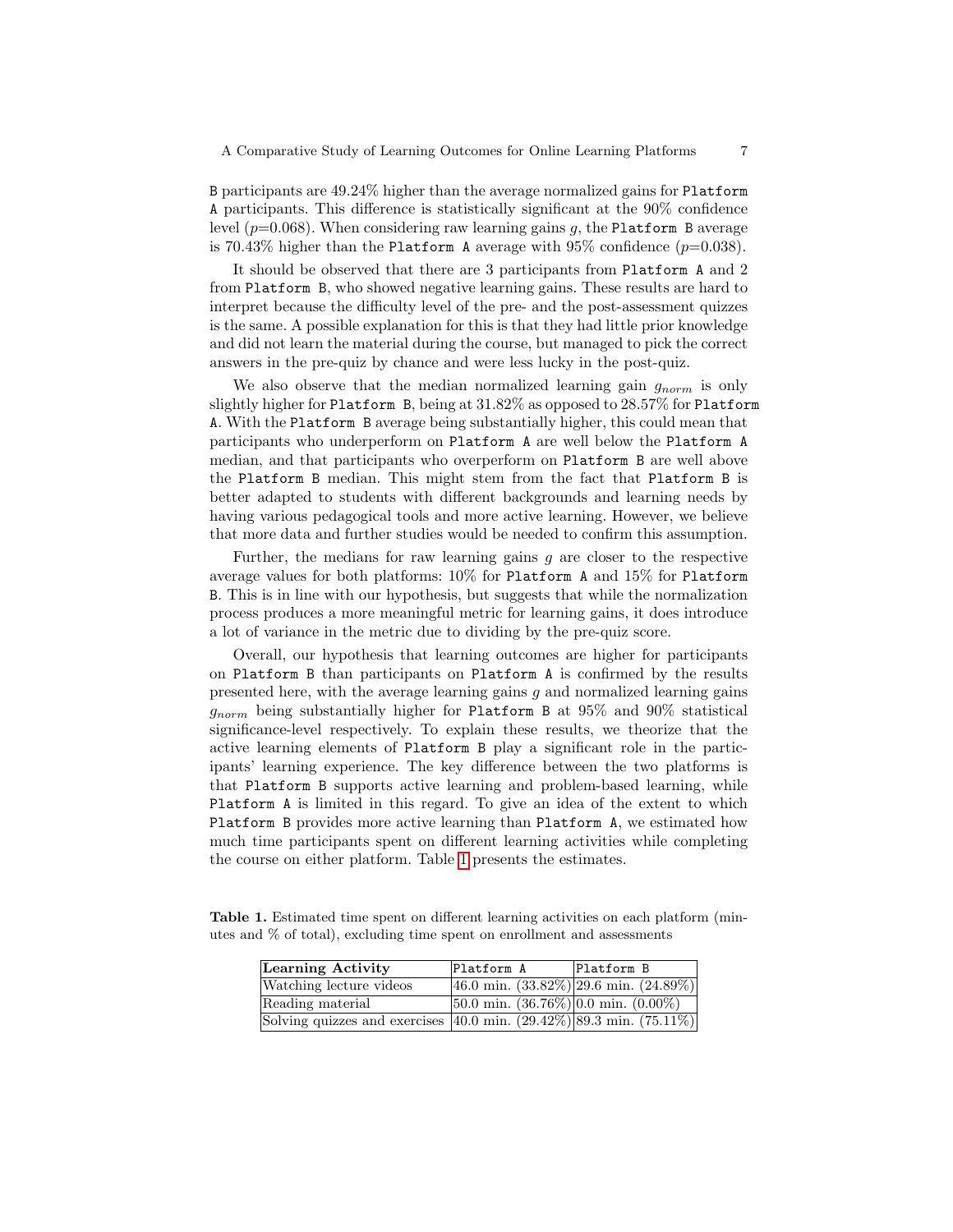For Platform A, the time estimates for videos and readings come directly from the course website. For the exercises, Platform A gives no time estimate for the 13 multiple choice questions in the course. We estimated it at 40 minutes by testing it ourselves. For Platform B, we have access to the data from the participants' interactions on the platform, which lets us directly calculate estimates for the average time spent watching videos and solving exercises. Based on these estimates, we conclude that participants on Platform B spent more time on active learning than Platform A participants by a factor of 2.23. We believe that this substantial difference in the active learning time is one of the main reasons for the higher learning gains observed w.r.t. Platform B participants.

We further investigate the participants' behavior on Platform B using the data collected automatically on this platform and report the most insightful correlations observed between participants' behavioral factors and their learning gains. Firstly, we establish a correlation between the total amount of time participants spent on solving exercises and their overall performance on exercises. Specifically, there is a positive correlation between the time spent on exercises and the rate at which participants provided correct answers on the first try  $(r=0.34)$ . At the same time, the time spent on exercises and the average number of attempts participants needed to get a correct answer are negatively correlated  $(r=-0.34)$ . This suggests that participants who took more time working on the exercises and formulating their answers performed better. These participants got the correct answer on the first try more often and, on average, took fewer attempts to answer correctly. Secondly, we observe a correlation between the participants' performance on exercises and their learning gains. Specifically, the rate of correct answers on the first try positively correlates with both learning gains  $(r=0.44)$  and post-quiz results  $(r=0.46)$ , and the number of exercises completed positively correlates with the post-quiz score  $(r=0.28)$ . These correlations may suggest that participants who spent more of their study time on active learning and problem-solving exercises performed better and, as a result, obtained higher post-quiz scores and learning gains. We believe this might indicate the effectiveness of active learning elements on Platform B. One limitation to this hypothesis is that no strong correlation was found between the time spent on exercises and the learning gains or post-quiz scores. We believe this is partly due to the diversity in the background knowledge of the participants, leading to high variance in the pace at which participants completed exercises. More data is needed to thoroughly understand the factors driving the learning gains.

Another interesting observation is that participants who scored higher on the pre-quiz were less receptive to the pedagogical interventions from the AI tutor on Platform B. Specifically, for participants who scored over 50% on the pre-quiz, there is a stronger negative correlation between their learning gains and the total number of hints they received during the course  $(r=-0.58)$ . For participants who scored below 50% on the pre-quiz, this correlation is weaker  $(r=-0.32)$ . This suggests that the pedagogical interventions were more helpful for the students with lower pre-quiz scores. We believe that the negative correlation between the number of hints received and learning gains is partly explained by the fact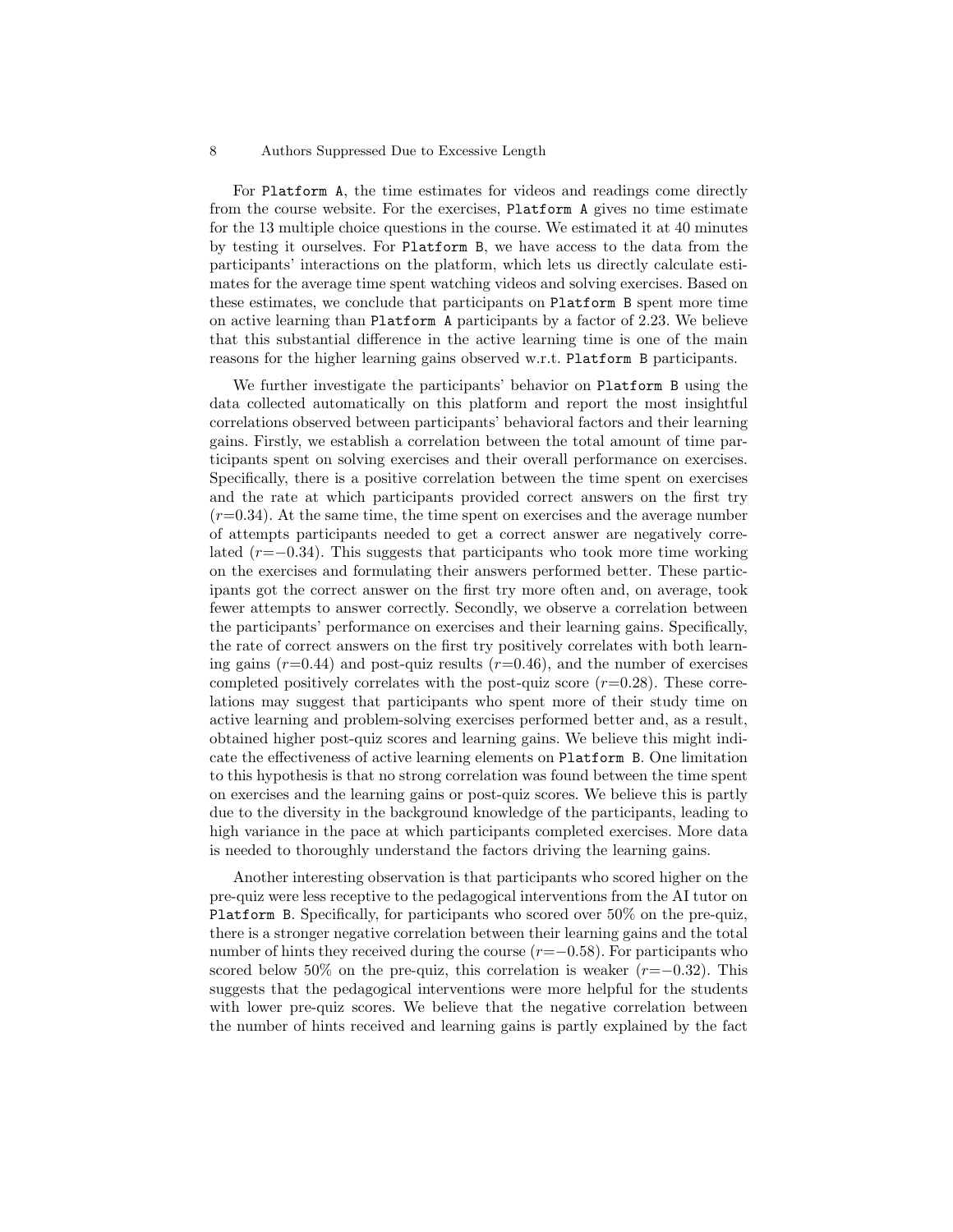that pedagogical interventions on Platform B mostly occur when a student is already struggling with an exercise. Therefore participants who received more hints most likely struggled more with the exercises, which, as discussed above, correlates with lower learning gains.

Metacognitive Evaluation In addition to measuring actual learning gains using pre- and post-quizzes, we evaluated various metacognition aspects related to the students' learning experience with the two platforms using a questionnaire where students were asked to report on their experience. Table [2](#page-8-0) lists 3 questions we asked the participants on their *perceived learning gains*.

| <b>ID</b>  Question                           | Platform A   Platform B                 |                                   |
|-----------------------------------------------|-----------------------------------------|-----------------------------------|
| Q1 How would you rate your comprehension      |                                         | $4.16 \pm 0.27$   $3.65 \pm 0.29$ |
| of the topics you studied? $(1-5)$            |                                         |                                   |
| $Q2$ How well do you think you performed      | $[76.7 \pm 5.41\%]$ $[75.2 \pm 5.63\%]$ |                                   |
| on the final quiz? $(1-100\%)$                |                                         |                                   |
| Q3 How capable would you feel in applying     | $3.68 \pm 0.29$                         | $3.35 \pm 0.38$                   |
| the skills you learned in a practical setting |                                         |                                   |
| (at your job, in a personal project, in your) |                                         |                                   |
| research, etc.)? $(1-5)$                      |                                         |                                   |

<span id="page-8-0"></span>**Table 2.** Average perceived learning gains  $(\pm 95\%$  confidence intervals).

There is a strong correlation between how participants rated their comprehension of the topics studied and their actual learning gains  $(Q1)$ . This can be seen in Figure [3,](#page-9-0) which shows the normalized learning gains depending on this subjective rating. The correlation is higher for Platform B participants  $(r=0.41)$ than for Platform A participants  $(r=0.26)$ . This suggests that Platform B gave participants a more accurate understanding of their own knowledge level and helped improve their metacognition. For Q2 and Q3 on perceived learning, no correlation was found with the actual learning gains.

Despite the fact that perceived learning gains are strongly correlated with the actual learning gains for Platform B, on average, participants from Platform B reported lower levels of comprehension in absolute terms (Q1), and the difference from the Platform A average is significant  $(p<0.05)$ . This directly contradicts the fact that Platform B participants obtained higher learning gains on average. In addition, the results for Q2 and Q3 suggest that the Platform B participants' perception of their performance on the post-quiz and their perceived capability to apply the skills they learned are slightly lower than for Platform A participants. We note that, in line with previous work, this indicates that students generally struggle to evaluate their own knowledge and skills level [\[5,](#page-10-6)[6](#page-10-7)[,10\]](#page-11-15). Furthermore, we hypothesize that the reason for this contradictory result is the presence of some frustrating elements in Platform B: for instance, one common source of confusion reported for Platform B is the fact that the AI tutor did not always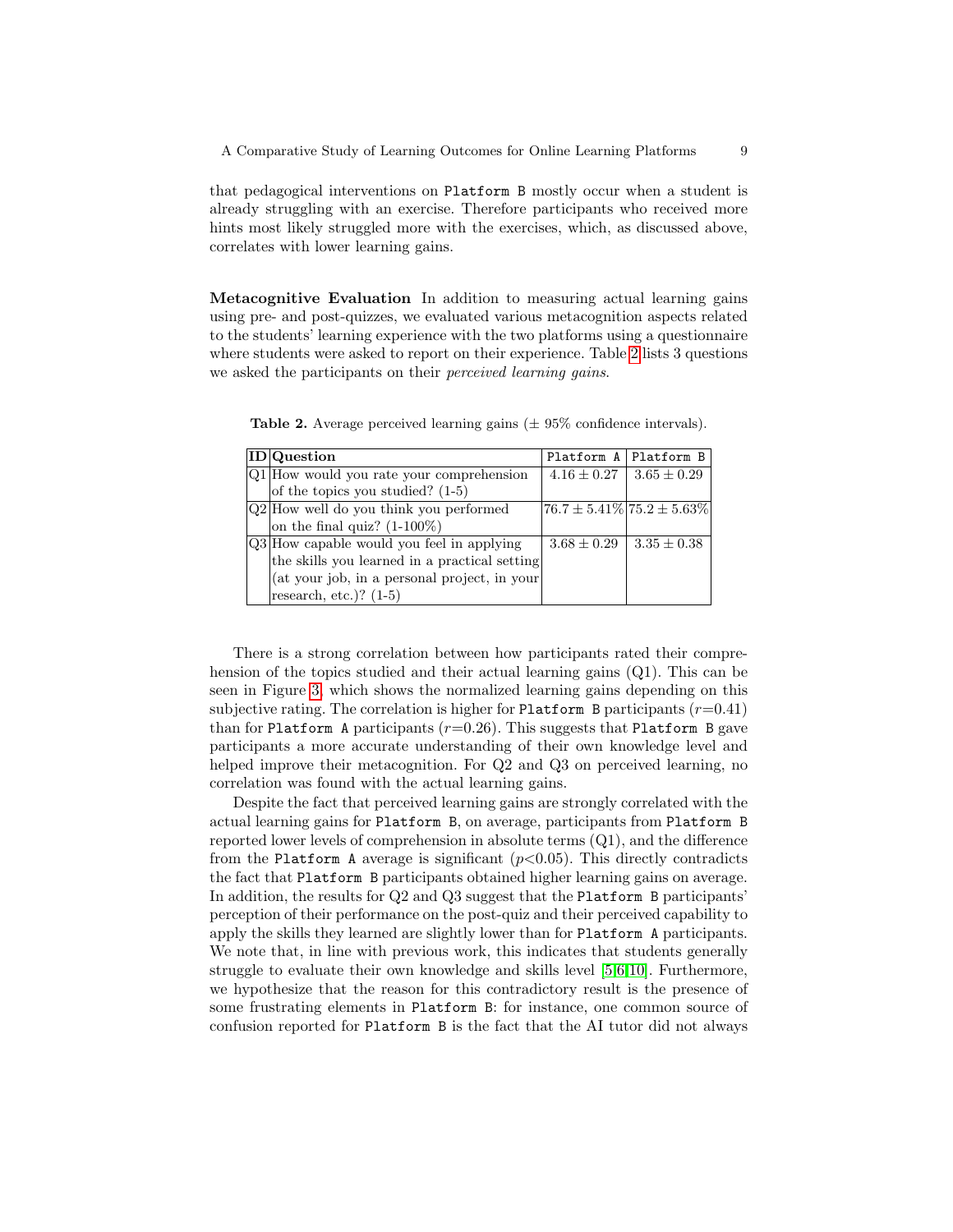10 Authors Suppressed Due to Excessive Length



<span id="page-9-0"></span>Fig. 3. Normalized learning gains for each self-assessed comprehension rating with 95% confidence intervals. Only 1 participant gave a score lower than 3 (not shown here).

understand participants' answers. On the one hand, the AI tutor on Platform B engaging in a dialogue with the participants and providing them with the interactive problem-solving exercises strongly contributes to higher learning gains on Platform B. On the other hand, this aspect makes Platform B more technically challenging to implement than the more traditional approach taken by Platform A, and we hypothesize, in line with previous research [\[22,](#page-11-17)[49\]](#page-13-6), that improvements in the AI tutor's understanding of students' answers and feedback might contribute to higher perceived learning gains in students. Future research should investigate this hypothesis.

# 5 Conclusions

This study compared two popular online learning platforms with respect to the learning outcomes and metacognition induced by the platforms. The first platform, Platform A, is a widely-used learning platform that follows a traditional model for online courses: students on this platform learn by watching lecture videos, reading, and testing their knowledge with multiple choice quizzes. The second platform, Platform B, focuses on active learning and personalization, where each student learns through short lecture videos and interactive problemsolving exercises accompanied by personalized feedback.

We assessed the learning gains of 47 participants after a 3-hour long course on linear regression, with 25 participants taking the course on Platform A and 22 on Platform B. We observed that the average learning gain for Platform B is 70.43% higher than on Platform A ( $p < 0.05$ ). This supports the hypothesis that participants on Platform B have higher learning gains than those who take the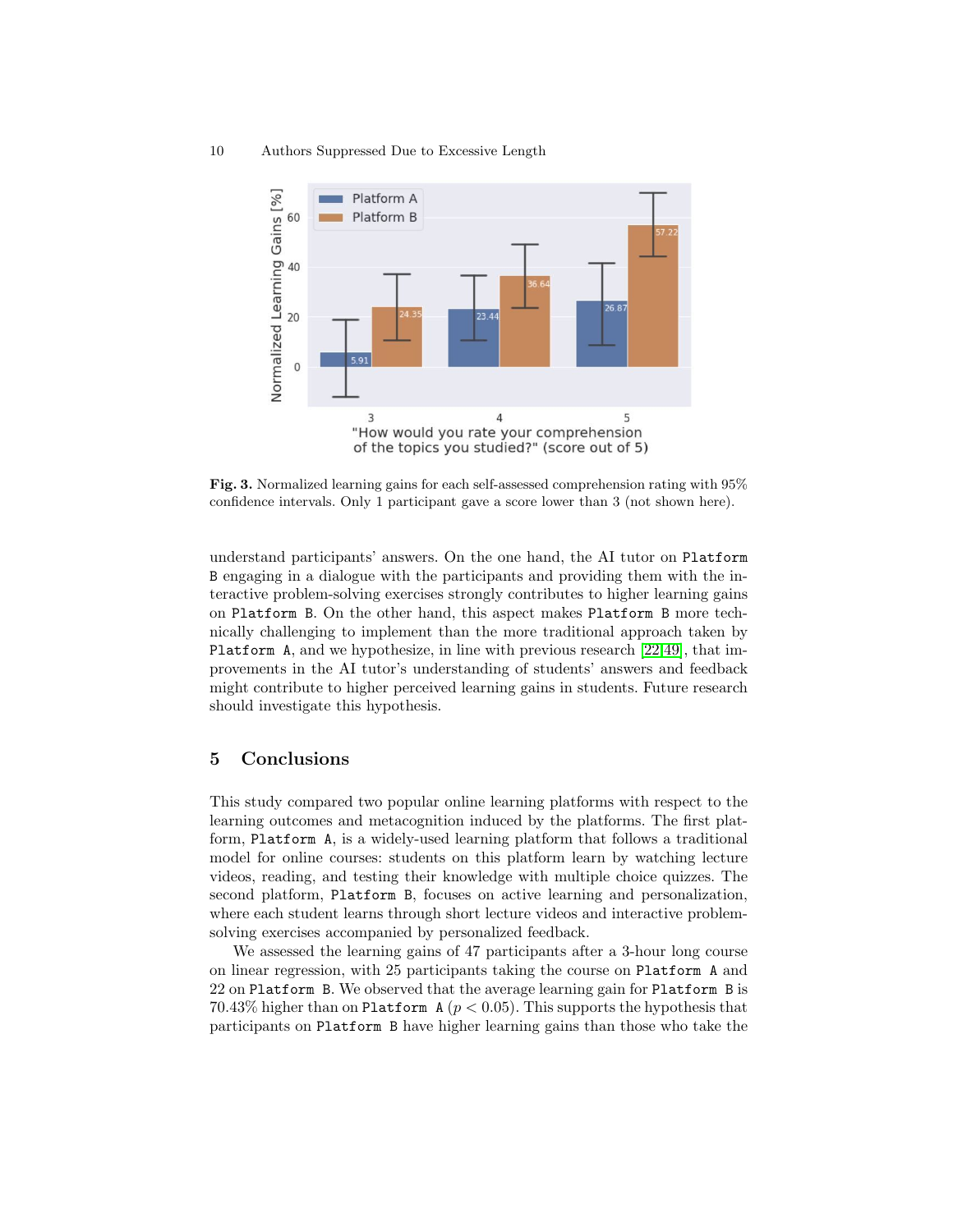course on Platform A, because Platform B provides a wider and more personalized variety of pedagogical elements to its students. Furthermore, the average normalized learning gain for Platform A participants is 21.73%, and 32.43% for Platform B participants. With Platform B producing  $49.24\%$  higher  $(p < 0.1)$ learning gains relative to Platform A, the results support the hypothesis that Platform B teaches more effectively. However, more data should be collected to validate the same hypothesis w.r.t. normalized learning gains.

In addition, perceived learning gains and metacognition abilities were assessed with a feedback questionnaire filled out by participants after the postassessment quiz. It was found that Platform A participants report higher perceived learning gains despite the fact that their actual learning gains are lower on average. Higher correlation between perceived learning and actual learning gains for Platform B participants suggests that Platform B induces better metacognition. Lower perceived learning gains on Platform B can be explained by the fact that this platform involves more complex teaching elements. These elements may contribute to higher actual learning gains, they may at the same time also be a source of frustration and confusion for some participants. Future research should look more closely into the factors that affect the perceived learning for participants, and should investigate to what extent the participants benefit from the course being adapted to their learning needs and preferences.

# References

- <span id="page-10-0"></span>1. Adedoyin, O. B., Soykan, E.: Covid-19 pandemic and online learning: the challenges and opportunities. Interactive Learning Environments, 1–13 (2020)
- <span id="page-10-2"></span>2. Albacete, P., Jordan, P., Katz, S., Chounta, I.A., McLaren, B.M.: The Impact of Student Model Updates on Contingent Scaffolding in a Natural-Language Tutoring System. In: International Conference on Artificial Intelligence in Education, pp. 37–47. Springer (2019)
- <span id="page-10-5"></span>3. Barokas, J., Ketterl, M., Brooks, C., Greer, J.: Lecture capture: Student perceptions, expectations, and behaviors. In: J. Sanchez & K. Zhang (Eds.), World Conference on E-Learning in Corporate, Government, Healthcare, and Higher Educatio, pp. 424–431 (2010)
- <span id="page-10-1"></span>4. Basilaia, G., Kvavadze, D.: Transition to online education in schools during a SARS-CoV-2 coronavirus (COVID-19) pandemic in Georgia. Pedagogical Research, 5(4) (2020)
- <span id="page-10-6"></span>5. Brown, G. T. L., Harris, L. R.: Student self-assessment. In J. H. McMillan (Ed.). The SAGE handbook of research on classroom assessment (pp. 367–393). Thousand Oaks, CA: Sage (2013)
- <span id="page-10-7"></span>6. Brown, G. T., Andrade, H. L., Chen, F.: Accuracy in student self-assessment: directions and cautions for research. Assessment in Education: Principles, Policy & Practice, 22(4), 444–457 (2015)
- <span id="page-10-3"></span>7. Büdenbender, J. and Frischauf, A. and Goguadze, G. and Melis, E. and Libbrecht, P. and Ullrich, C.: Using computer algebra systems as cognitive tools. International Conference on Intelligent Tutoring Systems, 802–810 (2002)
- <span id="page-10-4"></span>8. Chi, M., Koedinger, K., Gordon, G., Jordan, P., Vanlehn, K.: Instructional Factors Analysis: A Cognitive Model For Multiple Instructional Interventions. In: EDM 2011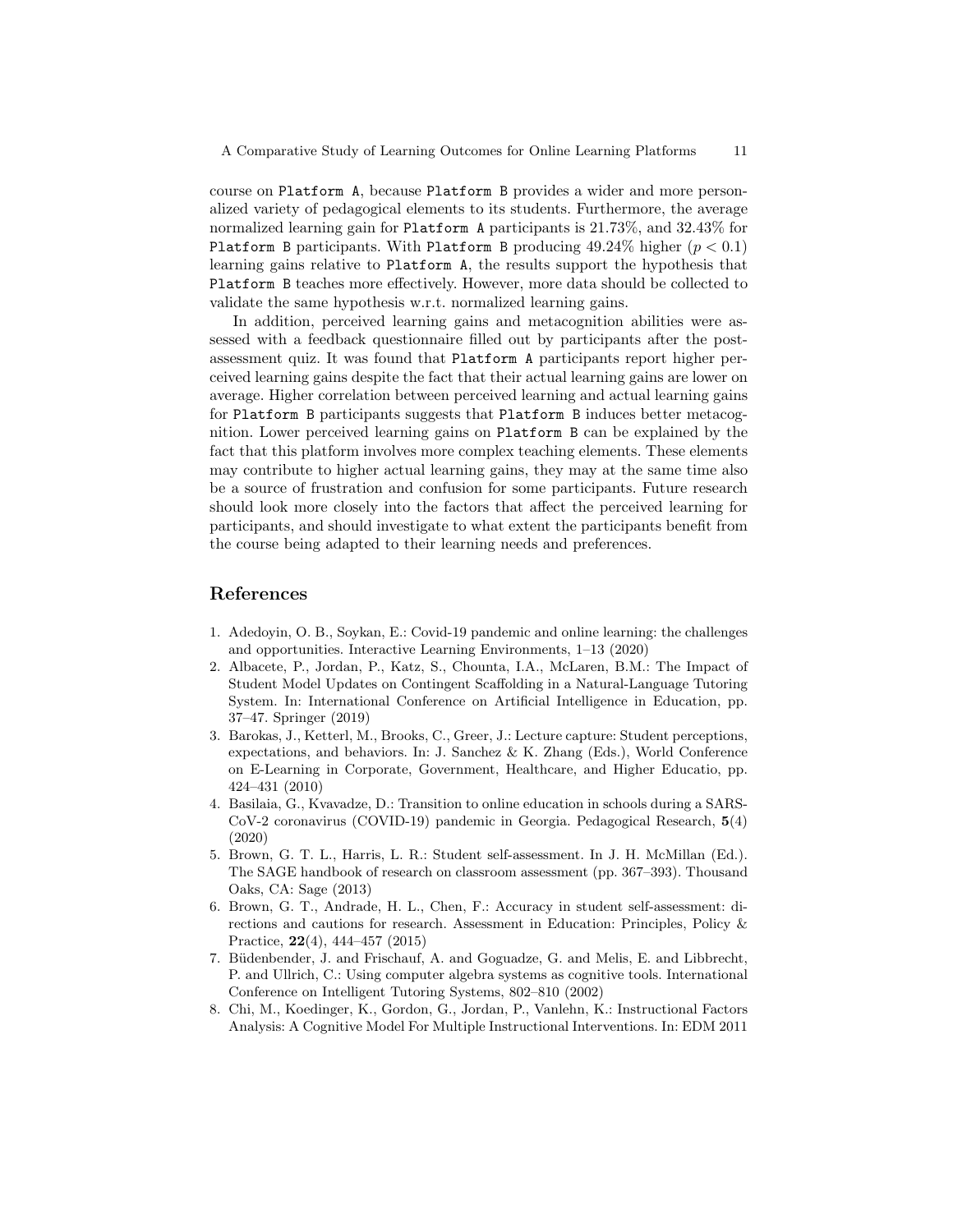- Proceedings of the 4th International Conference on Educational Data Mining, pp. 61–70 (2011)

- <span id="page-11-3"></span>9. Coffield, F. J., Moseley, D. V., Hall, E., Ecclestone, K.: Learning Styles for Post 16 Learners: What Do We Know? London: Learning and Skills Research Centre/University of Newcastle upon Tyne (2004)
- <span id="page-11-15"></span>10. Crowell, T. L.: Student Self Grading: Perception vs. Reality. American Journal of Educational Research  $3(4)$ , 450–455 (2015). [https://doi.org/10.12691/education-3-](https://doi.org/10.12691/education-3-4-10) [4-10](https://doi.org/10.12691/education-3-4-10)
- <span id="page-11-11"></span>11. Demmans Epp, C., Phirangee, K., Hewitt, J., Perfetti, C. A.: Learning management system and course influences on student actions and learning experiences. Educational Technology, Research and Development (ETRD), 68(6), 3263–3297 (2020)
- <span id="page-11-5"></span>12. Fossati, D., Di Eugenio, B., Ohlsson, S., Brown, C., Chen, L.: Data driven automatic feedback generation in the iList intelligent tutoring system. Technology, Instruction, Cognition and Learning,  $10(1)$ , 5–26 (2015)
- <span id="page-11-0"></span>13. Graesser, A., VanLehn, K., Rose, C., Jordan, P., Harter, D.: Intelligent tutoring systems with conversational dialogue. AI Magazine,  $22(4)$ ,  $39-51$  (2001)
- <span id="page-11-16"></span>14. Hake, R. R.: Interactive-engagement versus traditional methods: A six-thousandstudent survey of mechanics test data for introductory physics courses. American journal of Physics  $66(1)$ , 64–74 (1998)
- <span id="page-11-4"></span>15. Honey, P., Mumford A.: The Manual of Learning Styles. Peter Honey Publications, Maidenhead (1992)
- <span id="page-11-2"></span>16. Hrastinski, S., Stenbom, S., Benjaminsson, S., Jansson, M.: Identifying and exploring the effects of different types of tutor questions in individual online synchronous tutoring in mathematics. Interactive Learning Environments, 1–13 (2019)
- <span id="page-11-12"></span>17. Kashihara, A., Hasegawa, S.: A model of meta-learning for web-based navigational learning. International Journal of Advanced Technology for Learning, 2(4), 198–206 (2005)
- <span id="page-11-1"></span>18. Koedinger, K., Corbett, A.: Cognitive tutors: Technology bringing learning sciences to the classroom. R.K. Sawyer (Ed.), The Cambridge handbook of the learning sciences, Cambridge University Press, New York, NY, pp. 61–78 (2006)
- <span id="page-11-6"></span>19. Kolb, D. A.: Experiential learning experience as the source of learning and development, New Jersey, Prentice Hall (1984)
- <span id="page-11-7"></span>20. Kumar, A. N.: Results from the evaluation of the effectiveness of an online tutor on expression evaluation. ACM SIGCSE Bulletin 37(1), 216–220 (2005)
- <span id="page-11-8"></span>21. Kumar, A.N.: Generation of problems, answers, grade, and feedback—case study of a fully automated tutor. Journal on Educational Resources in Computing (JERIC), 5(3), 3–es (2005)
- <span id="page-11-17"></span>22. Lehman, B., D'Mello, S., Graesser, A.: Confusion and complex learning during interactions with computer learning environments. The Internet and Higher Education 15(3), 184–194 (2012)
- <span id="page-11-9"></span>23. Lin, C. F., Yeh, Y. C., Hung, Y. H., Chang, R. I.: Data mining for providing a personalized learning path in creativity: An application of decision trees. Computers & Education 68, 199–210 (2013). [https://doi.org/https://doi.org/10.1016/j.compedu.2013.05.009.](https://doi.org/https://doi.org/10.1016/j.compedu.2013.05.009)
- <span id="page-11-13"></span>24. Ma, W., Adesope, O. O., Nesbit, J. C., Liu, Q.: Intelligent Tutoring Systems and Learning Outcomes: A Meta-Analysis, Journal of Educational Psychology (2014)
- <span id="page-11-14"></span>25. Mark, M.A. and Greer, J.E.: Evaluation methodologies for intelligent tutoring systems. Journal of Artificial Intelligence in Education, 4, 129–129 (1993)
- <span id="page-11-10"></span>26. Melis, E., Siekmann, J.: ActiveMath: An Intelligent Tutoring System for Mathematics. Artificial Intelligence and Soft Computing, 91–101 (2004)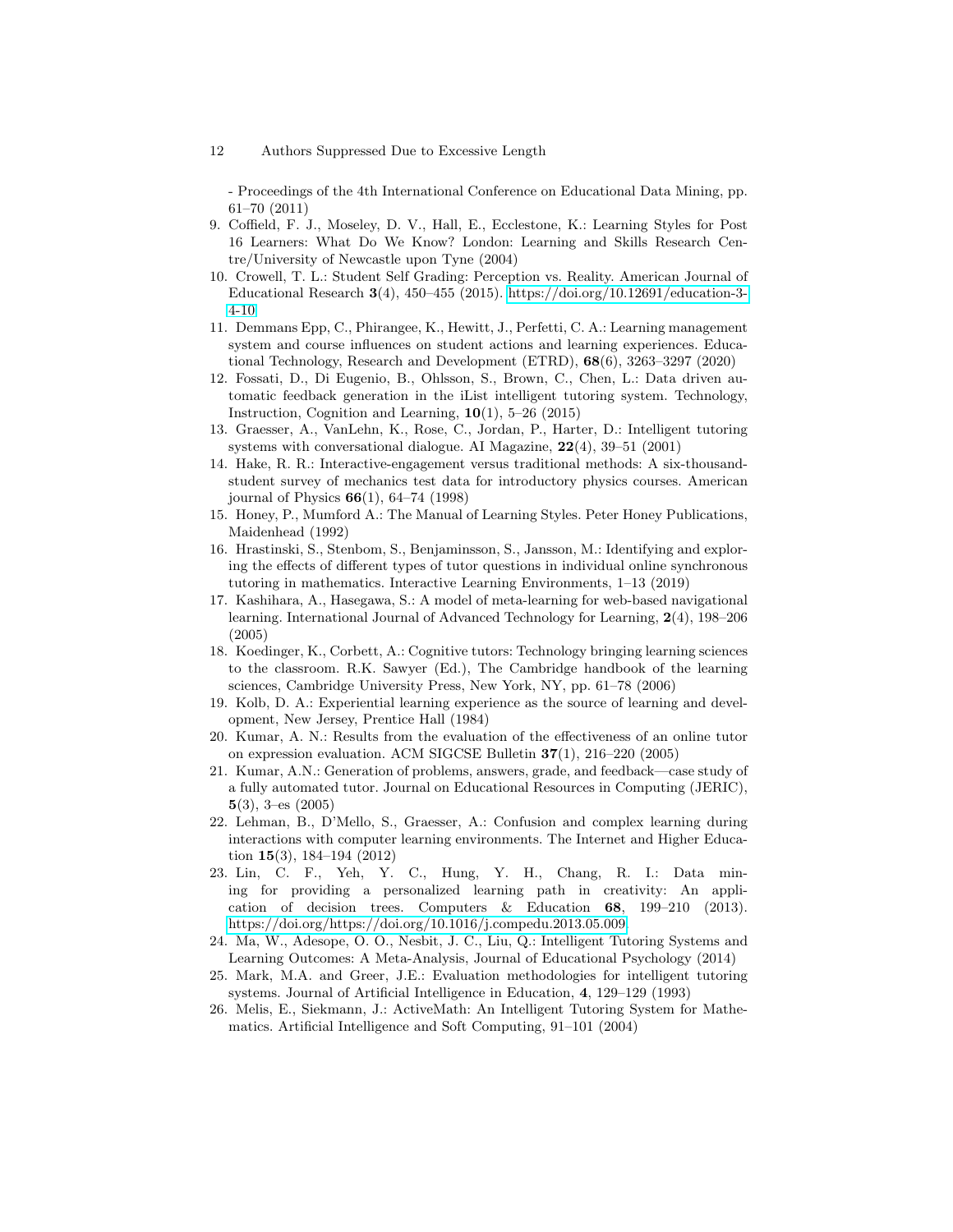- <span id="page-12-8"></span>27. Munshi, A., Biswas, G.: Personalization in OELEs: Developing a Data-Driven Framework to Model and Scaffold SRL Processes. In: International Conference on Artificial Intelligence in Education, pp. 354–358. Springer (2019)
- <span id="page-12-6"></span>28. Narciss, S., Sosnovsky, S., Schnaubert, L., Andr`es, E., Eichelmann, A., Goguadze, G., Melis, E.: Exploring feedback and student characteristics relevant for personalizing feedback strategies. Computers & Education, 71, 56–76 (2014)
- <span id="page-12-9"></span>29. Nye, B. D., Graesser, A. C., Hu, X.: AutoTutor and family: A review of 17 years of natural language tutoring. International Journal of Artificial Intelligence in Education, 24(4), 427–469 (2014)
- <span id="page-12-3"></span>30. Onyema, E. M., Eucheria, N. C., Obafemi, F. A., Sen, S., Atonye, F. G., Sharma, A., Alsayed, A. O.: Impact of Coronavirus pandemic on education. Journal of Education and Practice, 11(13), 108–121 (2020)
- <span id="page-12-12"></span>31. Penstein, C. R., Moore, J., VanLehn, K., Allbritton, D.: A Comparative Evaluation of Socratic versus Didactic Tutoring. Annual Meeting of the Cognitive Science Society, 23 (2001)
- <span id="page-12-1"></span>32. Psotka, J., Massey, D., Mutter, S.: Intelligent tutoring systems: Lessons learned. Lawrence Erlbaum Associates, Hillsdale, NJ (1988)
- <span id="page-12-10"></span>33. Rus, V., Stefanescu, D., Baggett, W., Niraula, N., Franceschetti, D., Graesser, A.C.: Macro-adaptation in conversational intelligent tutoring matters. In: International Conference on Intelligent Tutoring Systems, pp. 242–247. Springer (2014)
- <span id="page-12-11"></span>34. Rus, V., Stefanescu, D., Niraula, N., Graesser, A.C.: DeepTutor: towards macroand micro-adaptive conversational intelligent tutoring at scale. In: Proceedings of the first ACM conference on Learning@ Scale conference, pp. 209–210 (2014)
- <span id="page-12-7"></span>35. Sampson, D., Karagiannidis, C.: Personalised learning: educational, technological and standarisation perspective. Digital Education Review, (4), 24–39 (2002)
- <span id="page-12-0"></span>36. Serban, I. V., Gupta, V., Kochmar, E., Dung, Vu, D. D., Belfer, R., Pineau, J., Courville, A., Charlin, L., Bengio, Y.: A Large-Scale, Open-Domain, Mixed-Interface Dialogue-Based ITS for STEM. In: International Conference on Artificial Intelligence in Education, pp. 387–392. Springer, Cham (2020)
- <span id="page-12-14"></span>37. Kochmar, E., Do Vu, D., Belfer, R., Gupta, V., Serban, I. V., Pineau, J. Automated Personalized Feedback Improves Learning Gains in An Intelligent Tutoring System. In International Conference on Artificial Intelligence in Education (pp. 140-146). Springer, Cham.
- <span id="page-12-15"></span>38. Grenander, M., Belfer, R., Kochmar, E., Serban, I. V., St-Hilaire, F., Cheung, J. C. (2021). Deep Discourse Analysis for Generating Personalized Feedback in Intelligent Tutor Systems. In The 11th Symposium on Educational Advances in Artificial Intelligence (2021)
- <span id="page-12-4"></span>39. Stash, N. V., Cristea, A. I., De Bra, P. M.: Authoring of learning styles in adaptive hypermedia: problems and solutions. In: Proceedings of the 13th international World Wide Web conference on Alternate track papers & posters, pp. 114–123 (2004)
- <span id="page-12-13"></span>40. Tan, Y., Quintana, R. M.: What can we learn about learner interaction when one course is hosted on two MOOC platforms? In: Companion Proceedings to the International Conference on Learning Analytics and Knowledge (LAK), pp. 155–156 (2019)
- <span id="page-12-2"></span>41. Tomkins, S., Ramesh, A., Getoor, L.: Predicting Post-Test Performance from Online Student Behavior: A High School MOOC Case Study. International Educational Data Mining Society (2016)
- <span id="page-12-5"></span>42. VanLehn, K., Graesser, A.C., Jackson, G., Jordan, P., Olney, A., Rose, C.P.: When are tutorial dialogues more effective than reading? Cognitive Science,  $31(1)$ ,  $3-62$ (2007)